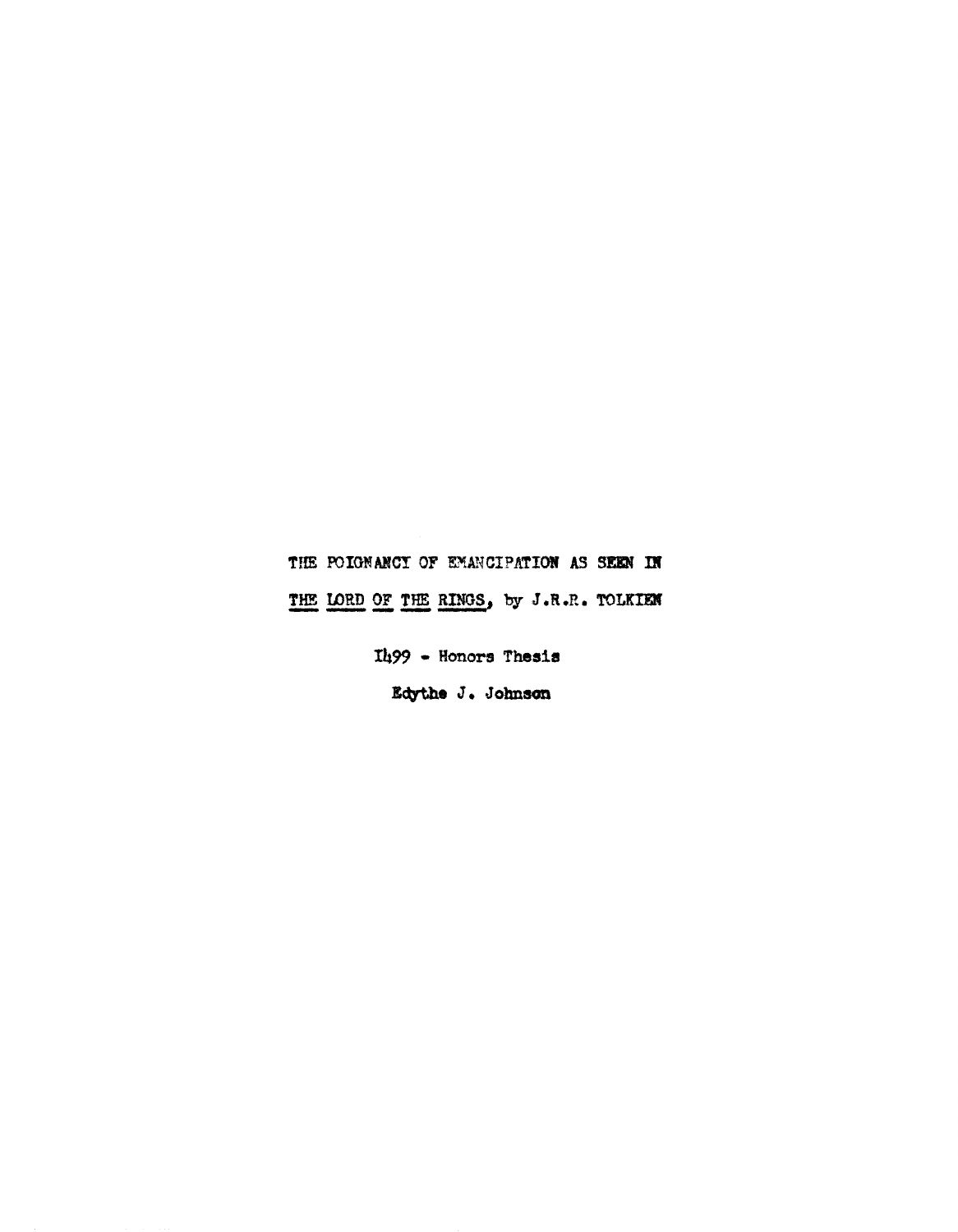

 $\mathbf{q}^{\prime}$ 

The Road goes even on and on Down from the door where it began. Now far ahead the Road has gone, And I must follow, if I can, Pursuing it with weary feet, Until it joins some larger way, Where many paths and errands meet. And whither then? I cannot say.<sup>1</sup>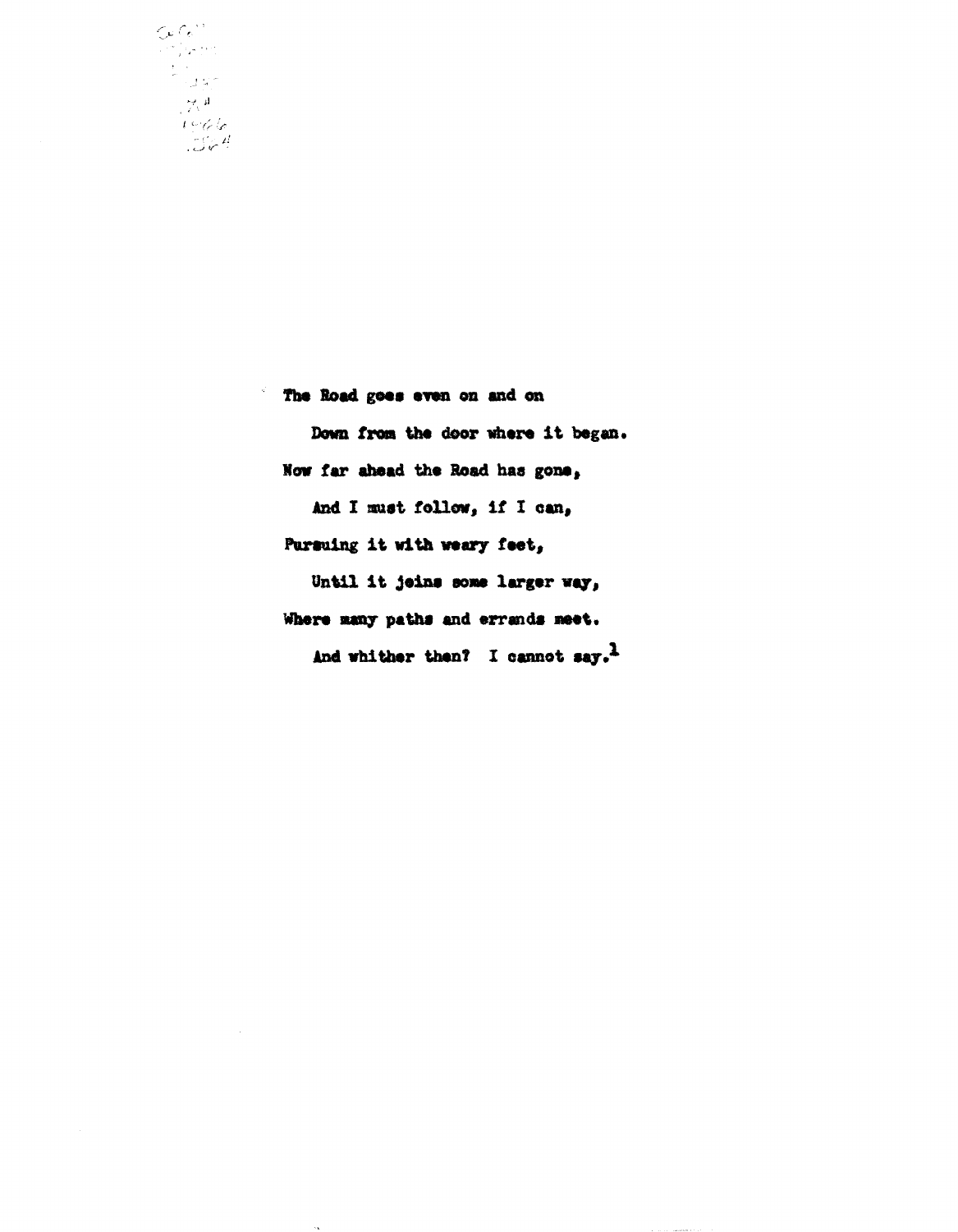#### INTRODUCTION

The Lord of the Rings, a three-volume fantasy couched in the form of a monumental historical epic by J.R.R. Tolkien, has been hailed by many as the major creative work of the century. Young and old alike have been drewn to this literary work and have found it to be both compelling and delightful, but The Lord of the Rings has found its greatest appeal among creative young people who have formed a devoted cult of Tolkien followers. C.S. Lewis has summed up the feeling of Tolkien's admirers by saying, "Here are beauties which pierce like swords or burn like cold iron; here is a book that will break your heart....good beyond hope."<sup>2</sup>

This trilogy is undoubtedly good, but one might ask, "What is it about The Lord of the Rings that is especially appealing to the creative young person? What is so fascinating about Frodo's journey into the Shadows of Mordor to destroy the Ring of Power?" And, most pointedly, "How do the events which change and shape Frodo and his companions have substance for the Tolkien cult?"

It is my intention to play upon the thesis that that which generates the "magical appeal" of the Tolkien volumes rests, in part, upon the following motif: that the reader empathizes with the theme of the loss of a child's idyllic world as the responsibilities of manhood encroach. With the support of on-going fantasy one is taken along the poignant path of emancipation from those idylls which, I am presuming, are among the most cherished property of the creative child.

To accomplish this end. I have divided the content of this paper into, essentially, two parts. In the first part I intend to explore. along the lines of traditional categories developed in Social-Anthropology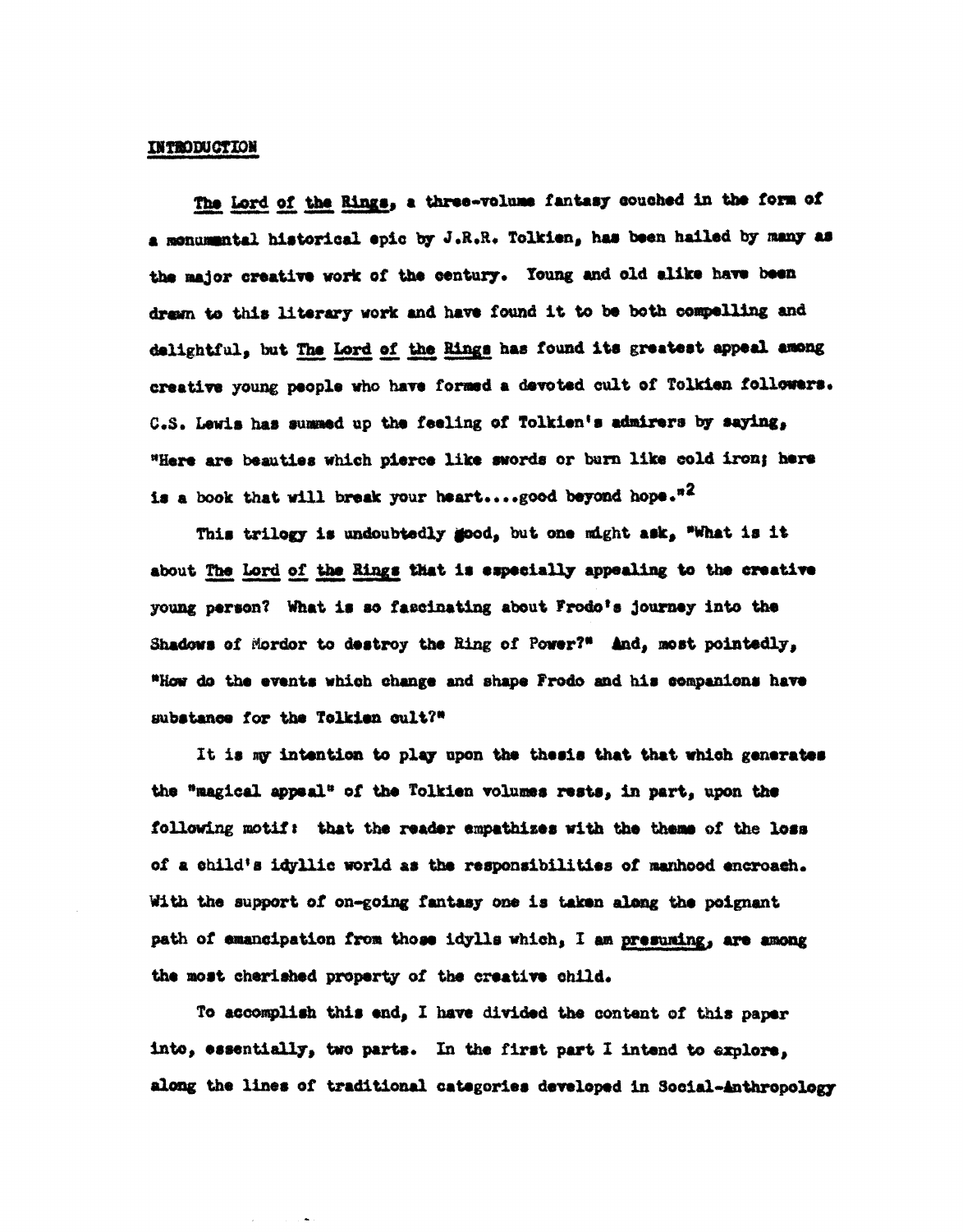and Community Sociology, selected aspects of the social structure and institutions of Tolkien's fictional land of the Shire with a view toward relating them to possible corollaries in the creative child's adyllic world (society). The second part of this paper will deal with Frodo's journey from the Shire and will attempt to show how his experiences might relate to the presumed value systems of some creative students as they pertain to the emancipation from childhood---and to the poignancy of that emancipation.<sup>3</sup>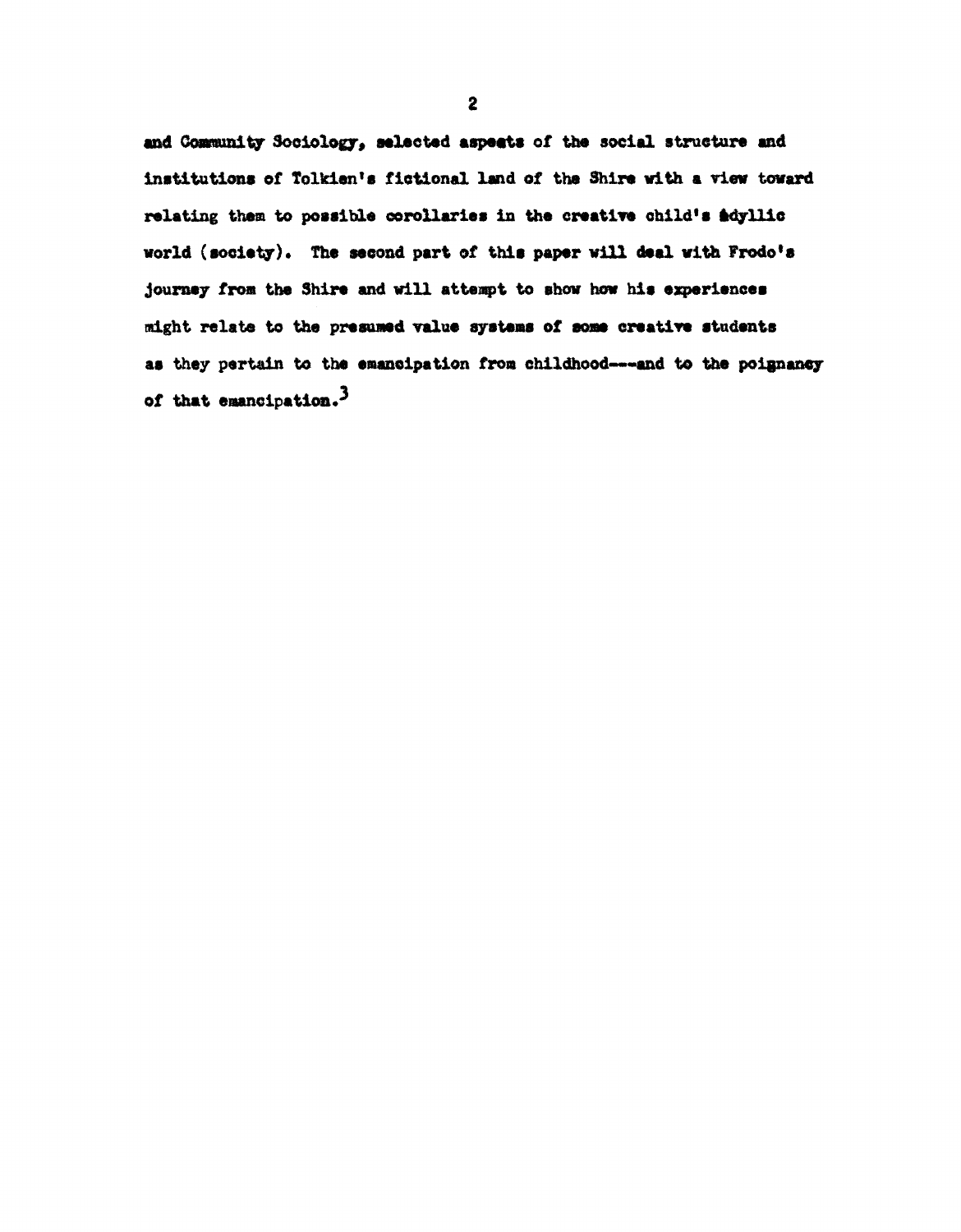PART I - Social Structure of the Shire related to the Child's Idyllic World

The child's idyllic world is a very simple one, represented in the Tolkien volumes as the Shire, one of the fictitious lands created by Tolkien. It is an agrarian society and is, perhaps, similiar in locale to Northern Europe.

The inhabitants of the Shire are much like children, especially in that their stature is small. ranging from two to four feet tall. They call themselves Hobbits but, appropriately, are sometimes called "Halflings" by those from other regions. They are supposed to be related in some way to men. although it is stated that "the nature of this relationship can no longer be discovered."<sup>4</sup>

As the government of the idyllic child's world might be expected to be simple, so it is in the Shire. This land had once been in the dominion of a high king, but the kings have long ceased to exist, and the Hobbits now look after their own affairs. In doing so, however, they keep the old laws, "For they attributed to the king of old their essential laws; and usually they kept the laws of free will, because they were The Rules (as they said), both ancient and just.<sup>45</sup>

Indeed, they had need for very little government. The heriditary office of the Thain, once a substitute for the king's office, and commander of the military, had become a nominal dignitary after the long years of peace. The only real office in the Shire is the Mayor of the entire Shire. This official is selected for seven year terms by way of popular elections. The office calls for his presiding at banquets and directing the offices of Postmaster and First Shirriff. Aptly in this kind of a world, the more numerous and busier of the

 $\overline{\mathbf{3}}$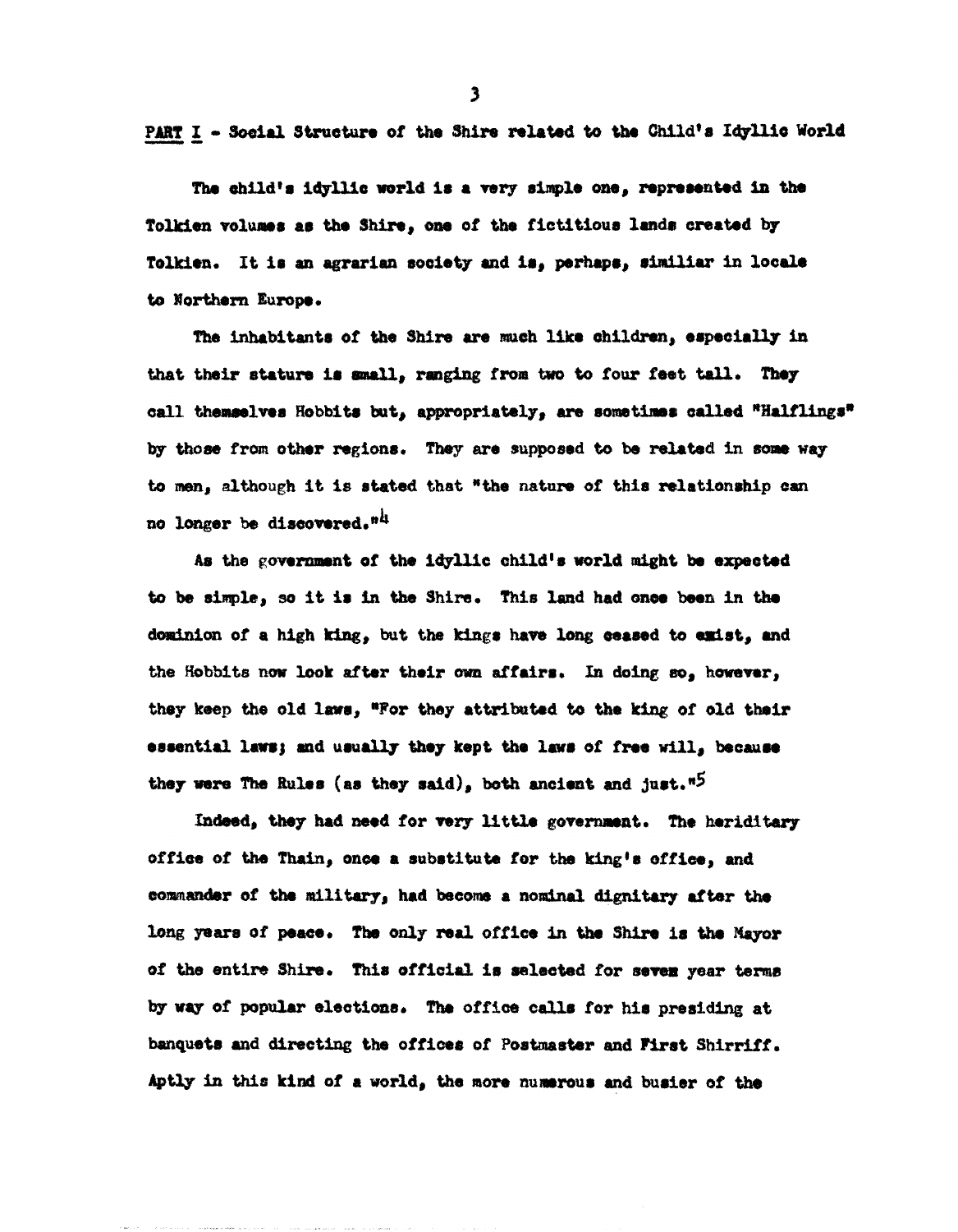two offices consisted of the Messengers, who deliver letters from one end of the Shire to the other. The Shirriffs are the nearest equivalent to the police, but are, of happy necessity, more concerned with the straying of beasts than of people. More numerous are the Bounders, employed to keep Outsiders out of the Shire, for Hobbits very sealously maintain their way of life, prefering to let no disruptive influendes into their land and themselves keeping very much within the confines of the familiar world.

Perhaps not fitting in with the idyll, yet seemingly very natural in an English author's childhood, is the modest degree of social stratification within the Shire. Class position is determined mainly by family name, and Hobbits place high importance on family trees, knowing who is related to whom and in what degree. Nevertheless, class status is not rigid, e.g., the major figure of Frodo had a rustic servant, Samwise, who became an important figure in the Shire and Mayor of Michel Delving.

However, Hobbits were content with their appointed lot. being. as a rule, "generous and not greedy, but contented and moderate, so that estates, farms, workshops and small trades tended to remain unchanged for generations.<sup>"6</sup> For the most part, families kept to themselves, spending most of their time in growing and eating food and minding their own, well-ordered business, and it was on this basis that the Shire lived in relative peace.

As the child's world revolves around the family, so is the family the most important institution in the Shire. It is through the family that the culture is perpetuated and order is maintained, for it manages most of its own affairs and looks after its own kin. With few exceptions, males dominate the family and society. Although, realistically, relatives

 $\mathbf{h}$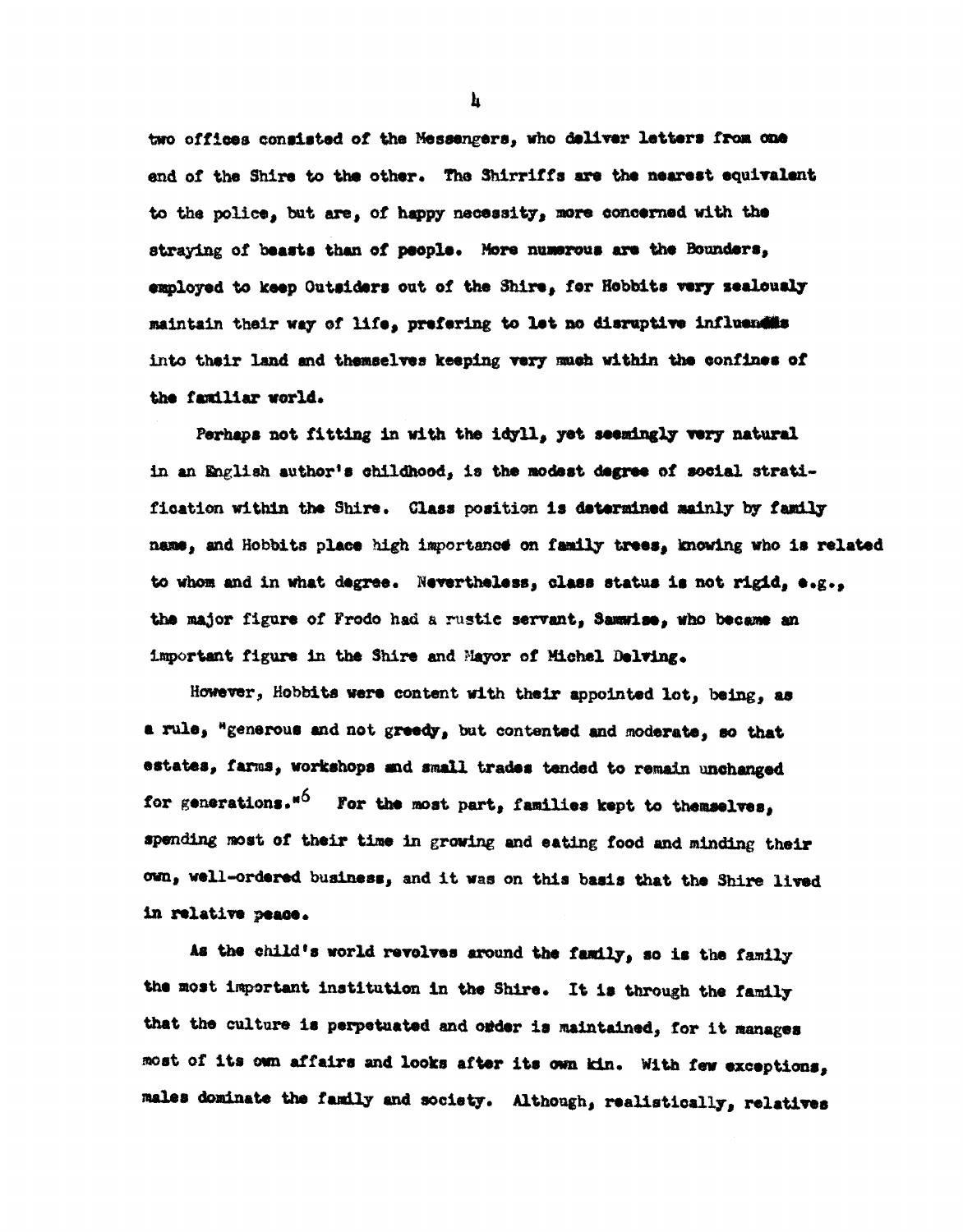are not always on the best of terms, it is apparent that Hobbits are clannish, for, in some cases, many generations of relatives live together in one many-tunnelled mansion.

Religion is another area that, perhaps, follows the child's world, for in the Shire there are no religious institutions of any kindl As with children, there is no conception of a God, although there is a vague conception of the ultimate forces of Good and Evil. In truth, these simple Hobbits had lived in peace so long that:

They came to think that peace and plenty were the rule in Middle-earth and the right of all sensible folk.... They were, in fact, sheltered, but they had ceased to remember it.<sup>7</sup>

They, like children, are not sophisticated enough for formal religious doctrine; neither do they have primitive tribal rites. And, like many children, they had a great love of elaborate formal ceremony---which they used for almost any occasion.

However it is clear that they rely on plain hobbit-sense in ordering their lives. Although there is little evidence of formal rules for moral and ethical behavior, there seems to be a certain amount of rustic folk tradition, in the form of adages, which are often used as guidelines for behavior, e.g., "It's the job that's never started as takes longest to finish."

In the simple life of the Shire, education is considered part of the family responsibility, and there is no provision for formal schooling. The most important things to be passed on to the younger Hobbits are the practical and vocational skills that were practiced in the family setting. After that, if there is a tutored Hobbit in the family he might teach the young Hobbit "his letters", but is was not generally considered important. "A love of learning (\$ther than genealogical lore) was far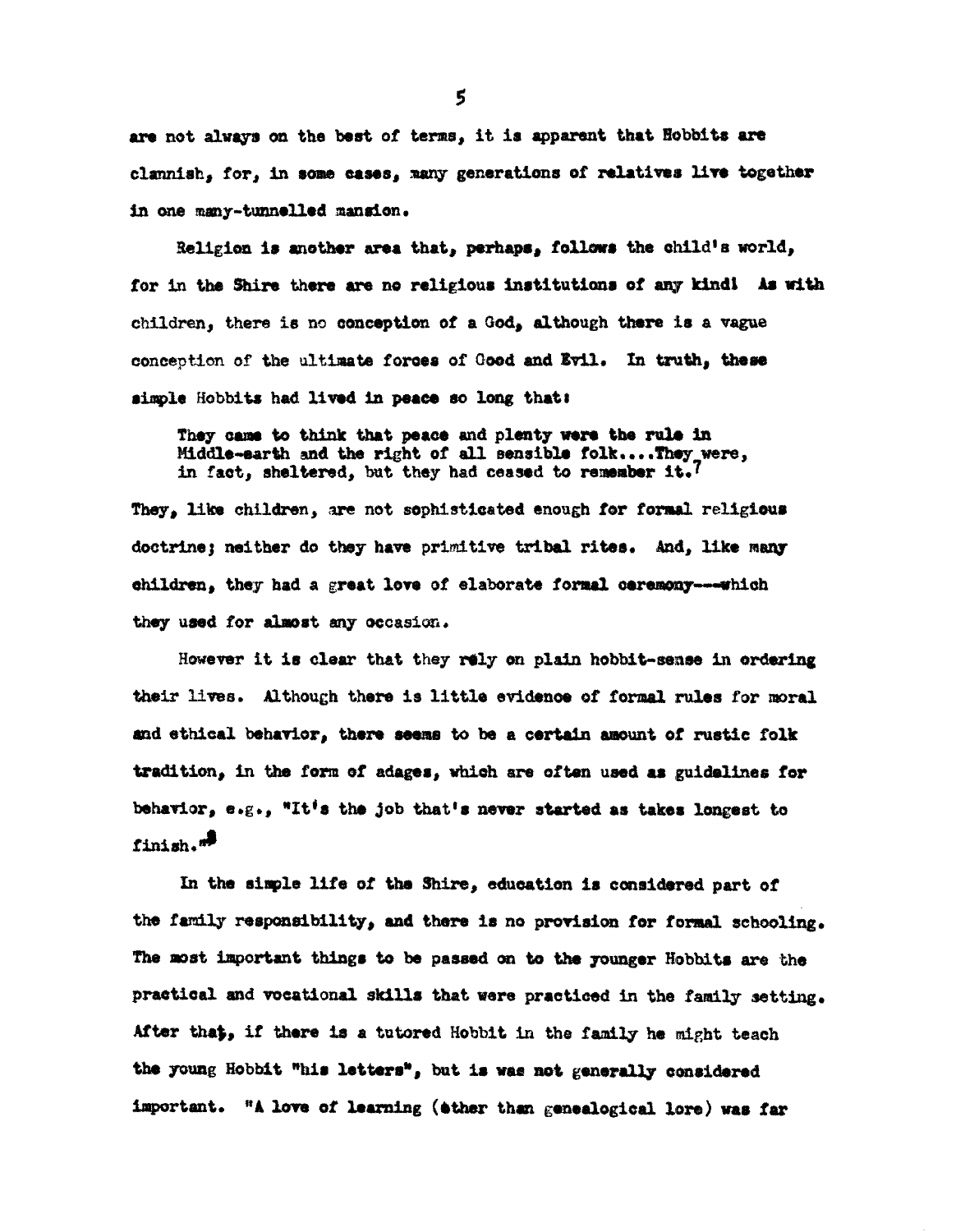from general among them, but there remained still a few in the older families who studied their own books, and even gathered reports of old times and distant lands from Elves, Dwarves, and Men.">

But most Hobbits have little appreciation for books and poetry, finding most delight in "books filled with things that they already knew, set out fair and dquare with no contradictions.<sup>n19</sup> Here indeed is the child's idyllic world, for it emphasises knowledge that can be readily understood by all. And if formal learning is not popular among Hobbits, they seem to know enough to meet their simple needs. Yet Hobbits delight in learning lists of things, especially geneological history, to the extent that, as Gandalf the Wisard put it, "'These Hobbits will sit on the edge of ruin and discuss the pleasures of the table, or the small doings of their fathers, grandfathers, and greatgrandfathers, and remote cousins to the ninth degree, if you encourage them with undue patience. ""<sup>11</sup> In addition, they had very little curiosity about things beyond their immediate sight.

In this child's idyllic world of the Shire, work is put at a minimum and enjoyment of leisure time is a much-practiced art. Hobbits' pleasures are simple and include eating, 12 sleeping, drinking a good mag of beer at the local Inn, smoking and blowing smoke rings (for Hobbits invented pipes), and even walking trips to visit friends. But most of all, "They were hospitable and delighted in parties, and in presents, which they gave away freely and eagerly accepted."13 Indeed, it was the custom to give away presents on one's birthday, which meant that many Hobbits would receive a present at least once a week, if they had many friends.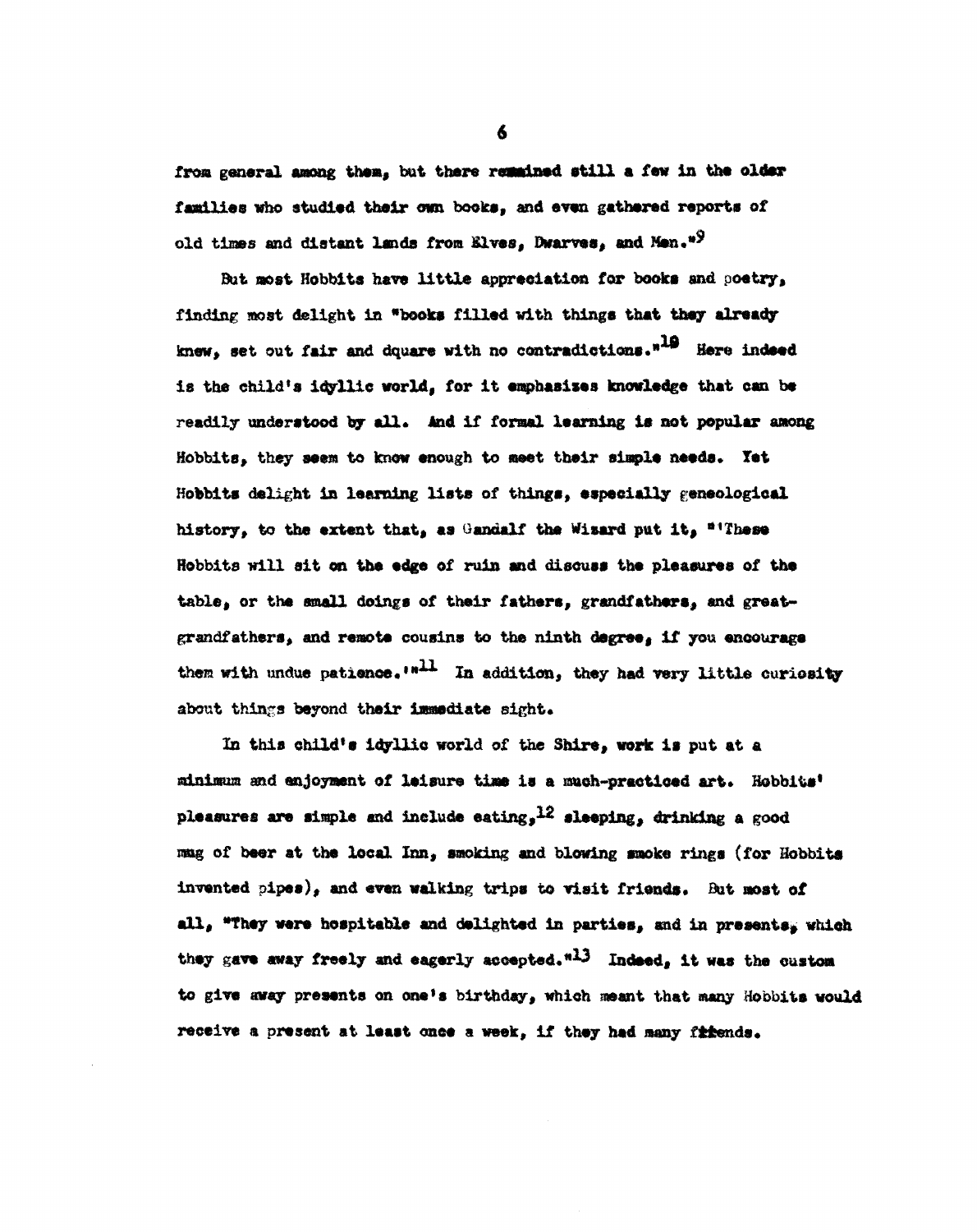At this point it should be noted that, although Hobbits had lived. a life of ease for as long as they could remember, they are not soft. For at need even the fattest Hobbit has an inner strength that astounds even Wizards, and they have a capacity to resist evil and can exhibit courage beyond the bravest men!

Nonetheless, ease and peace had left this people curiously tough. They were, if it came to it, difficult to daunt or to kill; and they were, perhaps, so unwearyingly fond of good things not least because they could, when put to it, do without them, and could survive rough handling by grief. foe or weather in a way that astonished those who did not know them well and looked no further than their bellies and their well-fed faces. Though slow to quarrel, and for sport killing nothing that lived, they were doughty at bay, and at need dould still handle arms. If

Thus, the Hobbit world in many ways reflects the child's idyllic world, for the Shire contains simple people who lead simple lives and enjoy simple delights. And herein lies one fatal flaw of the Shire and of the child's idyllic world, for in shutting out all Outsidess, they shut out the Good with the Bad. Thus, in not knowing Evil they cannot effectively combat it when it ultimately threatens them, and, in not knowing Good, they cannot always recognise it when it comes to them. Although they live in simplicity, it seems that they also live in ignorance of the fullness of life, for knowledge of a world weyond their own im not in their ken.

 $\epsilon$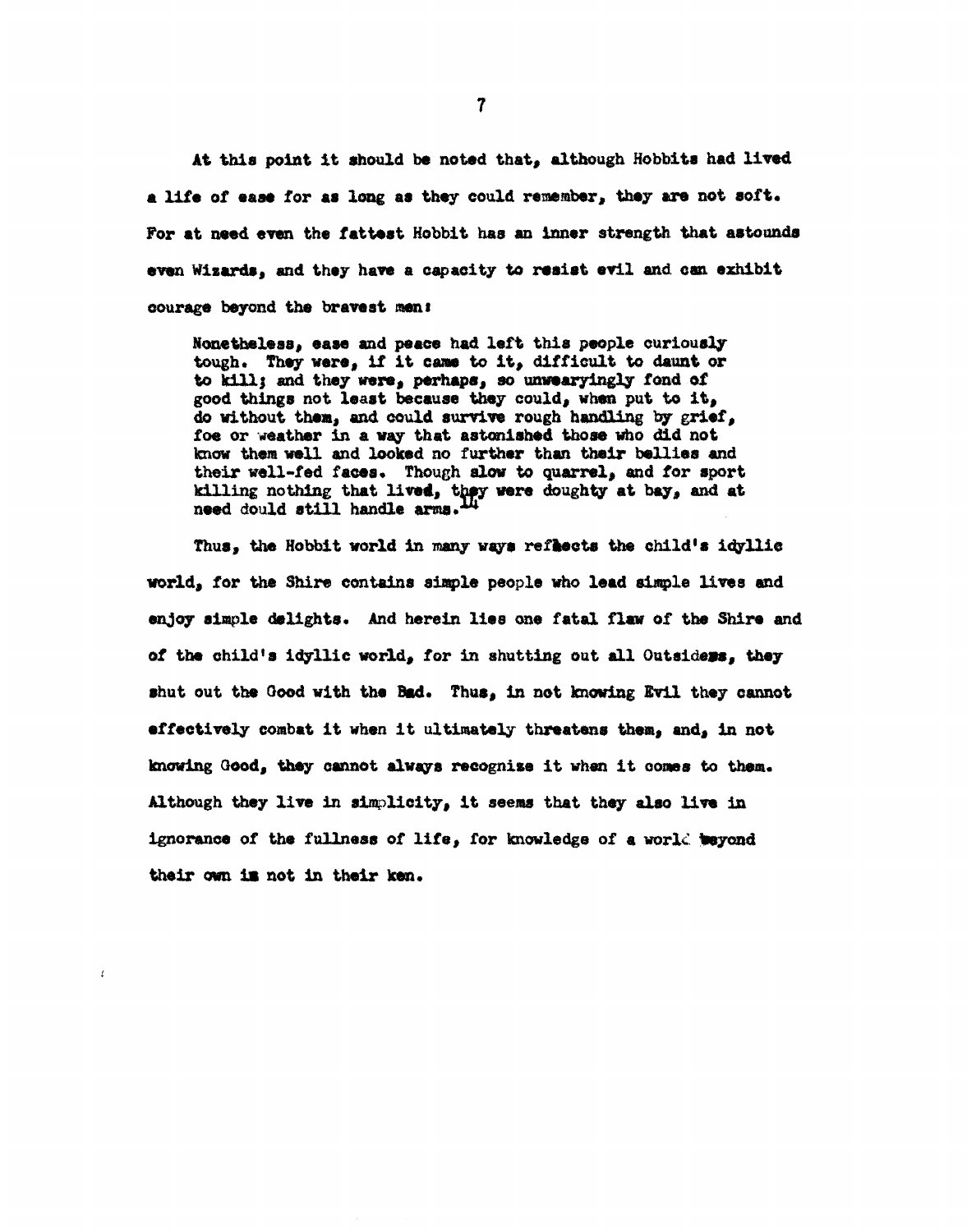#### PART II - The Painful Venture into Adulthood

It is out of this background that the Hobbit, Frodo, comes, the unwitting possessor of the Ring of Power:

One Ring to rule them all, One Ring to find them, One Ring to bring them all and in the darkness bind them. In the Land of Mordor where the Shadows lie.<sup>1</sup>

This thing belongs to Sauron, Shadow of Evil, and if regained by him will give him absolute control over the Middle-earth. It is the task of Frodo and of those who choose to accompany him to take the Ring and east it into the fire of Mount Doom from which it was made---in the land of Mordor, the very stronghold of the "Satanic" Sauron.

Tolkien's three-volume work relates the adventures and perils that befall "The Fellowship of the Ring", as they are called, not the least of which is the temptation to use the power of the Ring and, hence, to be corrupted by it. And, as others oppose the armies of Mordor, the epic follows Frodo and his servant Samwise in their accomplishment of the task of destroying the Ring and thus bringing about the defeat of Sauron.

It is my intention to show that, in part, Frodo's Quest represents the awesome journey from childhood into manhood. The idyllic childhood world is relived vicariously within the contaxt of equally imaginative elements. But more than this: the recast idyllic life in the Shire is tinctured progressively and irrevoeably by Frodo's agonizing venture into the land of Mordor, into the painful land of adulthood with its ambiguities and darkening complexities.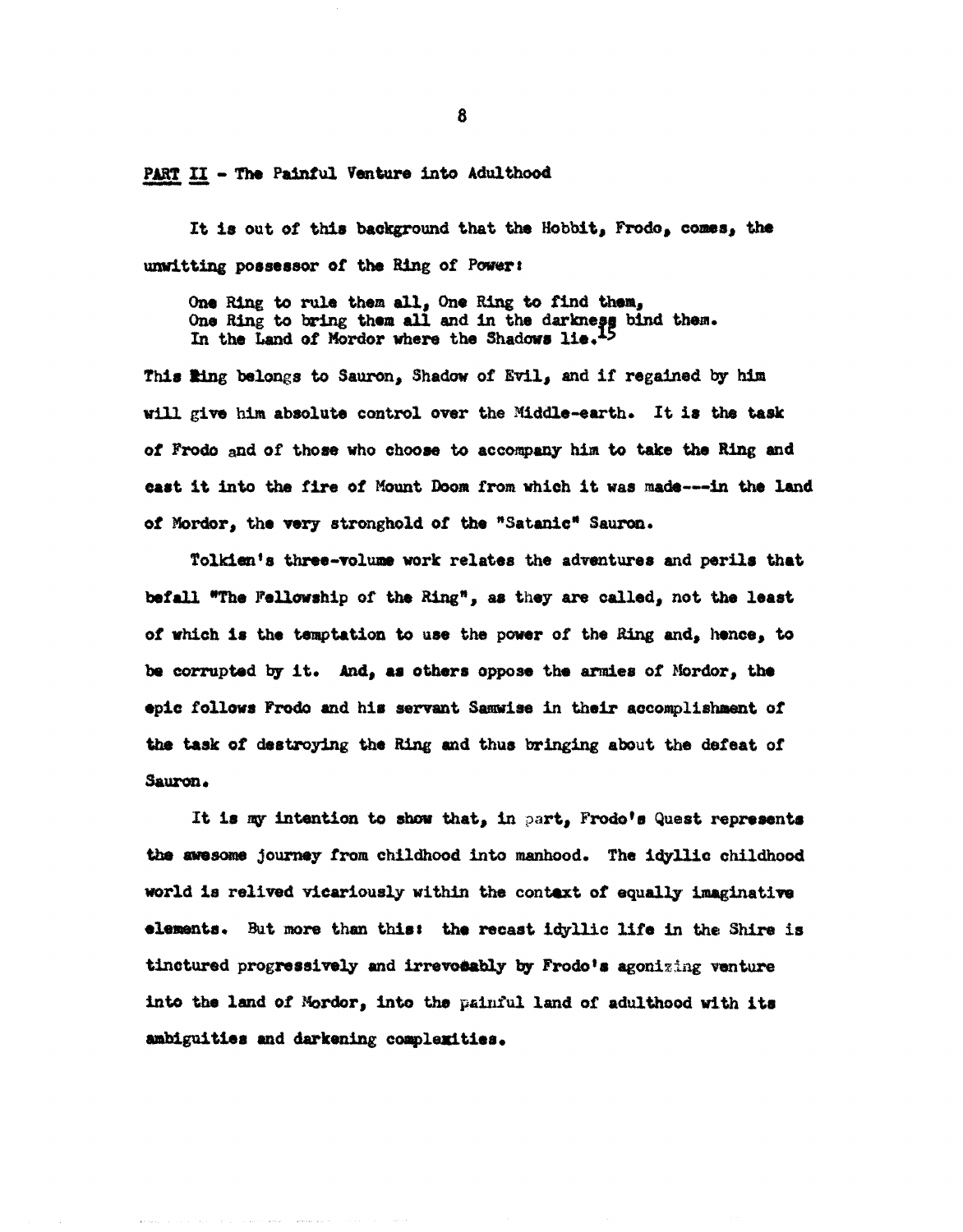Even before he leaves the Shire, Frodo experiences the pain of internal conflict, for even as he knows he must leave, he realizes that the world of the Shire is very dear to him. He knows he must takes on the responsibility that possession of the Ring of Power has thrust upon him, yet he cries out,

I am not made for perilous quests. I wish I had never seen the Ring! Why did it come to me? Why was I chosen?16

This, perhaps, is the cry of the child who does not really want to grow up, the young pupil who does not want to leave home, the young person who does not want to take on the responsibilities of an adult world. From the Wizard, Gandalf, comes an answer to the child in his world:

Such questions cannot be answered. You may be sure that it was not for any merit that others do not possess: not for power or wisdom, at any rate. But you have been chosen, and you must therefore use such strength and heart and wits as you have.<sup>17</sup>

Frodo, as with many young people, feels unprepared to take the responsibility and would gladly give it to others:

But I have so little of any of these things! You are wise<br>and powerful. Will you not take the Ring?<sup>18</sup>

For the Curse of the Ring is a terrible thing. In the Shire Fundo had been aware of the magical qualities of the Ring, but not of the danger. By way of illustration, the Ring brings two seemingly delightful powers to its bearer: a) it gives unchanging longevity, so that the owner never really grows older and, b) when placed on his finger, it makes the wearer invisible. In the Shire this is a delightful toy and a way to avoid unwelcome guests.

But to leave the Shire is to become aware of the Ring's other powers. for in the outer world these delights become deadly evils. As the bearer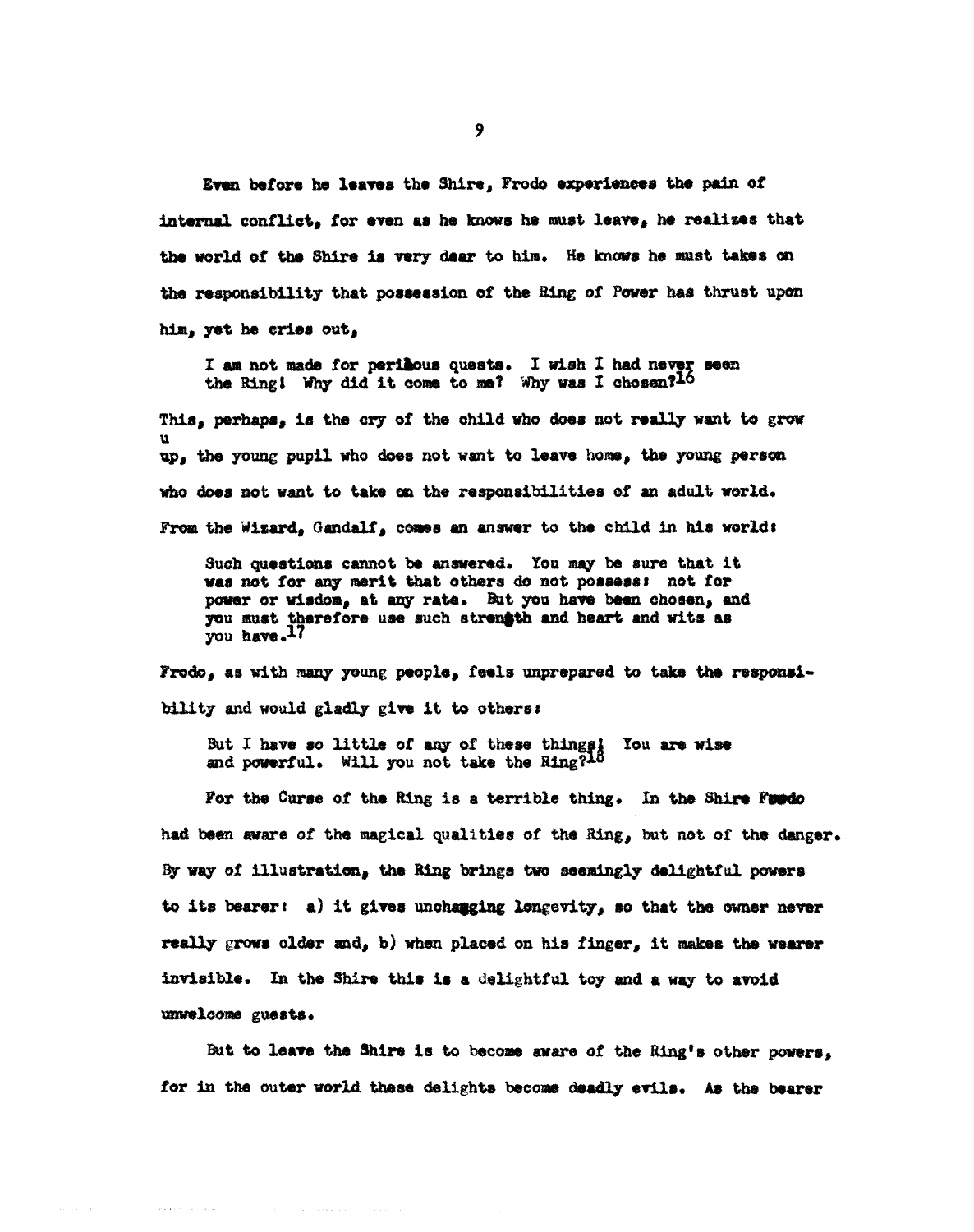And yet, although there are reasons why Frodo must leave the Shire, he also realises that he wants to leave; and herein lies the painful dichotemy. For the world holds places he would like to see, secrets he would like revealed, and people he would like to come to know. If he is to grow in understanding he knows he must venture beyond the Shire, to explore the world more deeply. So it is with many young people. Reluctant to leave the security of the child's world, they are yet lured by the promises of the adult world: independence, growth, knowledge, experience. All these are available, but as Frodo sensed, not without cost.

The world becomes a different place to Frodo as he leaves the Shire. He experiences terror for the first time in his life. From the very first he is hunted by terrible Servants of the Dark Lord who would take the Ring. Because the Ring contains so much Evil power, it is always attempting to betray him, even as it did with others before him. Indeed, the power of the Ring struggles with his own will:

Semething seemed to be compelling him to disregard all warnings, and he longed to yield. Not with the hope of escape, or of doing anything, either good or bad: he simply felt that he must take the Ring and put it on his finger.

The forces of Godd and Evil continue to envelope him, but in the desperate struggle between the Voice of Good and the Eye of Evil within him, Frodo becomes aware of something more:

The two powers strove in him. For a moment, perfectly balanced between thair piercing points, he writhed, tormented. Suddenly he was aware of himself again. Frodo, neither the Voice nor the Eye: free to choose, and with one remaining instant in which to do so. He took the Ring off his finger.<sup>21</sup>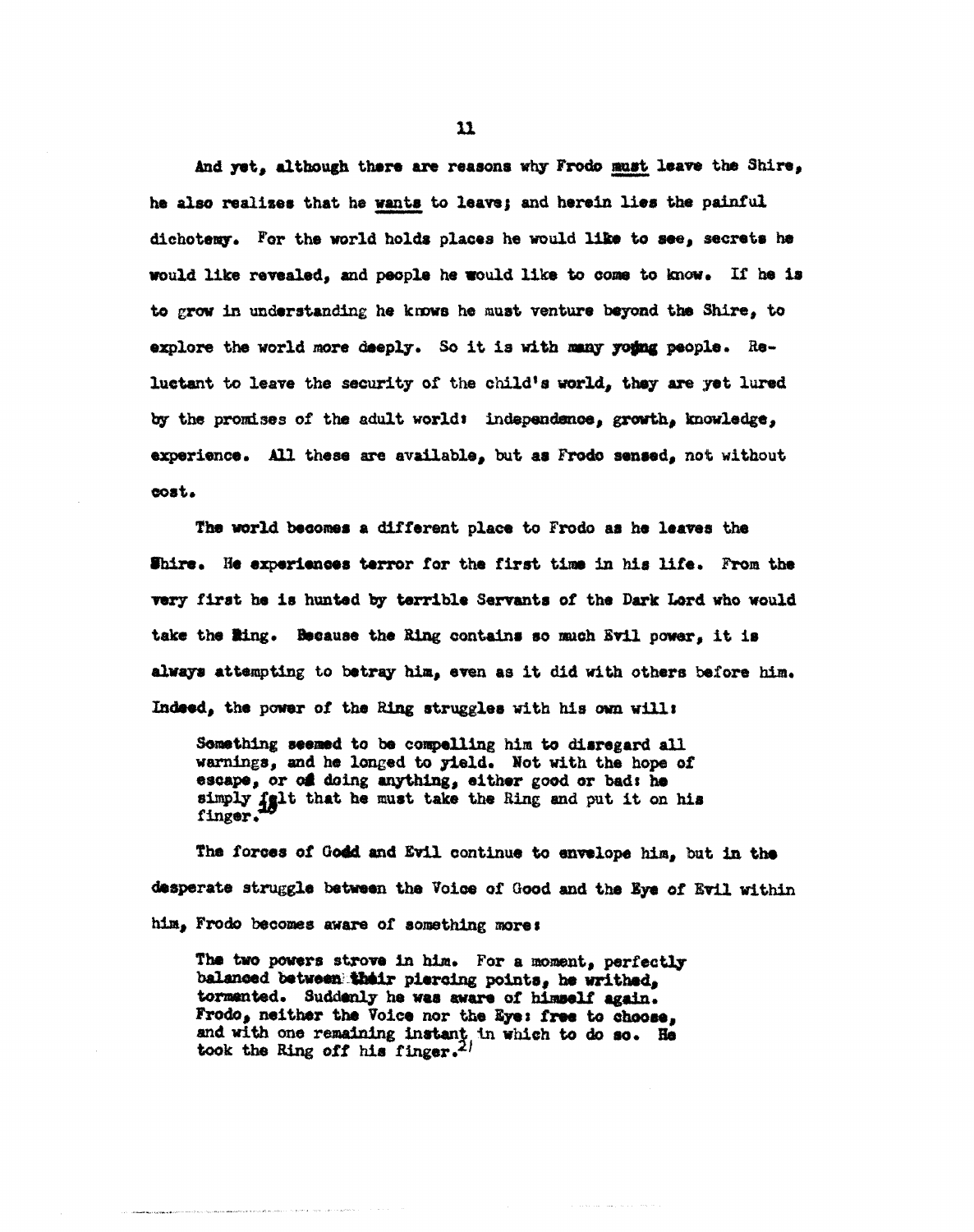dons the Ring he becomes aware of another, both invisible and evil, world that has hitherto been hidden from sight. Moreover, although the owner never grows older, he begins to fade into this evil world and eventually passes from human sight.

In addition to all this, the lust for the Ring grows on the bearer until eventually he cannot willingly part with it. And further, although the Ring cannot be used for good, it tempts good men to try to do so, and thus corrupts them. For no matter how strong and good his intentions may be, the Ring eventually controls and turns to evil anyone who tries to use it. Thus, although by its use Sauron may be conquered, An the end he will be replaced by another and greater wielder of the Ring of Power as long as the Ring 1s in existence.

This is the curse of the Ringbearer. Not only must he face all the terrors *ot* the Ring, but he must resist being corrupted by it. So, perhaps, does the corrupting influence of the world face the young person who leaves his idyllic world. Will he find that the delights of childhood are deadly games when taken from the child's world? Can he face the responsibility of his journey into adulthood and not be betrayed by it in the end?

Frodo must face the task that lies before him. He must leave the Shire; and with that realization comes an appreciation for it that he has never before felt:

I should like to save the Shire, if I could - though there have been times when I thought the inhabitants too stupid and dull tor words, and have felt that an earthquake or an invasion of dragons might be good for them. But I don't feel like that now. I feel that as long as the Shire lies behind, safe and comfortable, I shall find wandering more bearable: I shall know that somewhere there is a firm footh hold, even if my feet cannot stand there again.<sup>10</sup>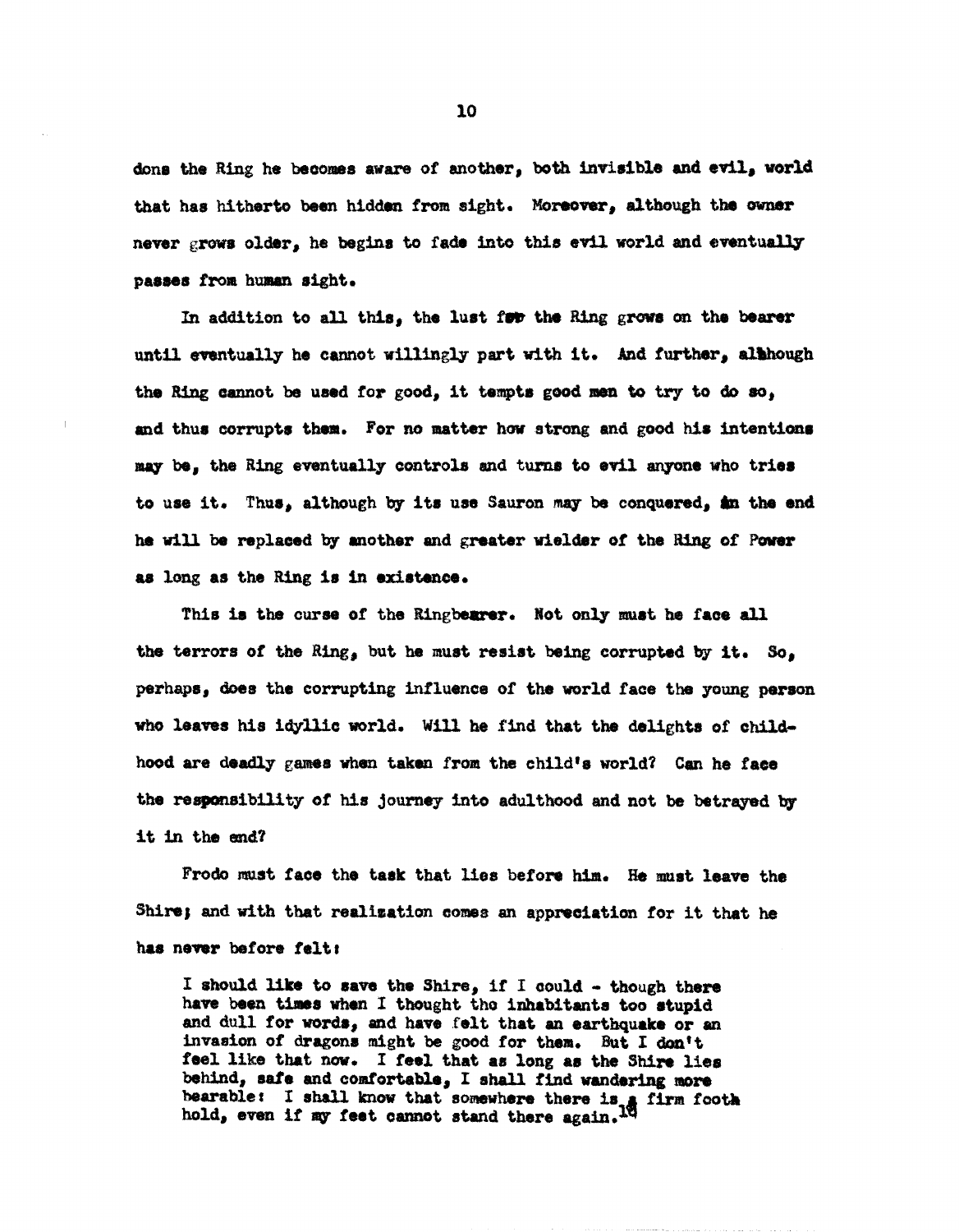Thus, the choice for the ordering of his life is his alone. He can listen to the forces of Good and Evil that wre within and around him, but in the end he is something more and separate from either of these: he is Himself.

Yet this is not the final battle, but just one of many which Frodo must fight with the Ring before the completion of the Quest. As he nears the goal, the power of the Ring grows until it is such that:

As it drew near the great furnaces where, in the deeps of time, it had been shaped and forged, the Ring's power grew, and became more fell, untameable save by some mighty will.... He felt that he had from now on only two choices: to forbear the Ring, though it would torment him; or to claim it, and challenge the Power that sat in its dark hold beyond the valley of shadows. Already the Ring tempted him, gnawing at his will and reason.

The Ring even had the power to distort his vision of his truest friend and companion, his faithful servant Sam, who has loved him and stayed with him in his darkest hours:

Sam had changed before his very eyes into an orc, learing and pawing at his treasure, a foul little creature with greedy eyes and slobbering mouth.<sup>22</sup>

The vision passes, but it takes all of Frodo's strength to keep going as he nears the end. One aid to him is the light he carries: the bottled light of the stars that only the darkest Evil can dim. Another aid is Sam, his faithful servant, without whom the Quest could not have been completed. For it is Sam's love for him that gives him hope in the midst of despair. Sam even carries Frodo when the burden of the Ring becomes such that Frodo's will can no longer command his body.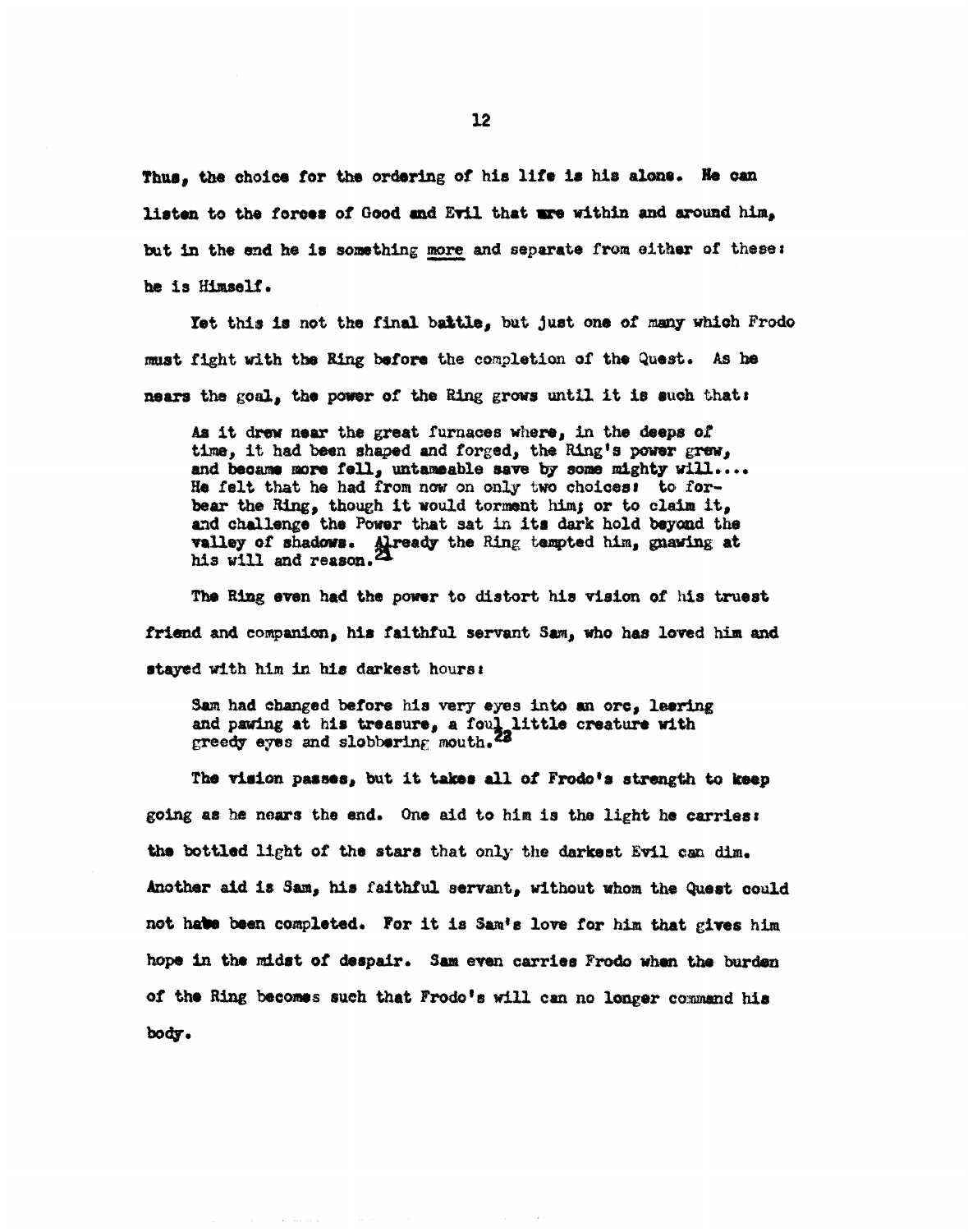Yet, in the final hour the Ring of Power is too strong for even Frodo's will. As he stands in the crucial moment above the fires of Mount Doom. he suddenly takes the Ring and claims it for his own:

I have come. But I do not choose now to do that I game to do. I will not do this deed. The Ring is mine!"

Here is a crucial point in life and one which chills the heart of many. For in leaving the child's world, even the wisest cannot predict the end of the Quest. If a person stays in the simple child's world, the story would have a predictable ending: "...and they all lived happily ever after." Not so in the adult world, for the end of the Quest is hidden.

So it was that, as Frodo journeyed, he became less and less the person he had been in the Shire. Now he had bome to the final and ultimate test of his will. Having been untested in the Shire, he was strengthened by many things along the wast the undying love of Sam, the healing power of the Elves, the wisdom of Gandalf. But in the end he was alone, and with each step towards the goal the threat of being overcome by the Quest had become stronger and stronger.

Perhaps in some obscure way this is the fight that each person must make into adulthood. Sach step from the child's world contains both the bitter and the sweet in the struggle for mastery of oneself against the forces of the outside. Like Frodo, perhaps a person is unable to assume adulthood until he has destroyed that which would control him. These experiences and others are possibly a part of the young person as he ventures into the adult world. The struggle for the mastery of one's own self is perhaps his greatest attainment, for after that he can again look homeward, as Frodo did.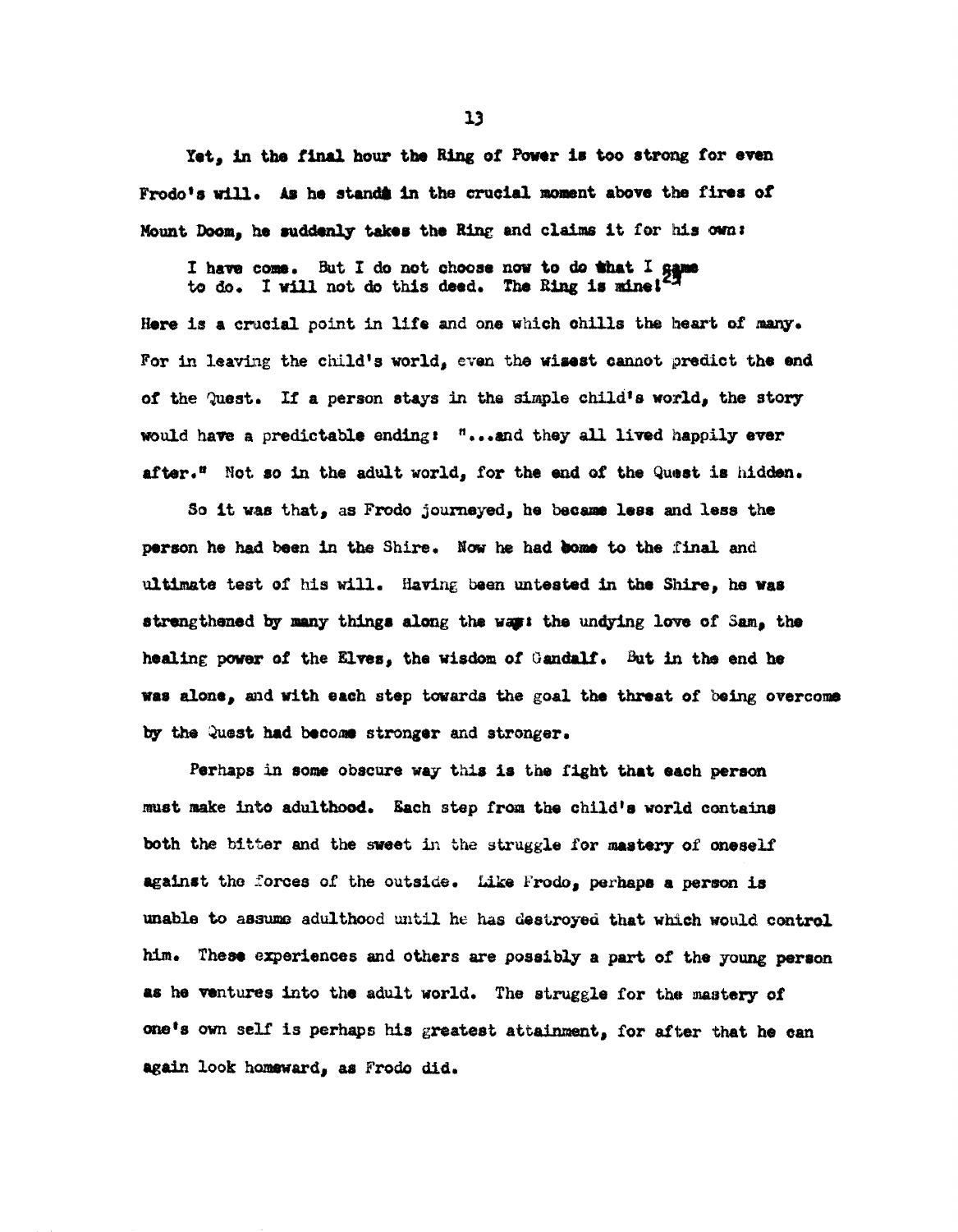After the accomplishment of the Quest, Frodo and his companions finally returned to the Shire. Here they expected to find rest and peace in which to end their days. but it vas not to be. The Shire vas not as secure as it had seemed. It was only through the vigilance of others that it had been protected, and when this vigilance was relaxed, ruffians intimidated the inhabitants of the Shire and took control. The Hobbits had been protected for so long that they could not give effective resistance, and so it was when the travellers returned. Fredo and his friends pressed Gandalf the Wimard to return and put things right in the Shire, but times had changed, they had changed, and he no longer would accept that role:

I am not coming to the Shire. You must settle its affairs yourselves; that is what you have been trained for. Do you not yet understand? My time is over; it is no longer my task to set things to rights, nor to help folk to do so. And as for you, my dear friends, you will need no help. You are grown up now. Grown indeed very high; among the great you grees and I have no longer any fear at all for any of 1011·

The travellers had "gumm up" and their roles had changed. So it is that the role *ot* the young person changes when he becomes an adult. He must be responsible for the world arid accept his adult roles. He must, in theory, be a guardian of his Shire. No longer can he live in ignorance. He had changed and the world will never be the same for him. Here is the deepest cut of all, and he may then cry with Frodo:

There is no real going back. Though I may come to the Shire, it will not seem the same; for I shall not be the same. I am wounded with knife, sting, and tooth, and a long burden. Where shall I find rest? $25$ 

Here is where the poignancy of emsncipation lies. Frodo travelled the long road from the Shire to the end of the Quest, but now things could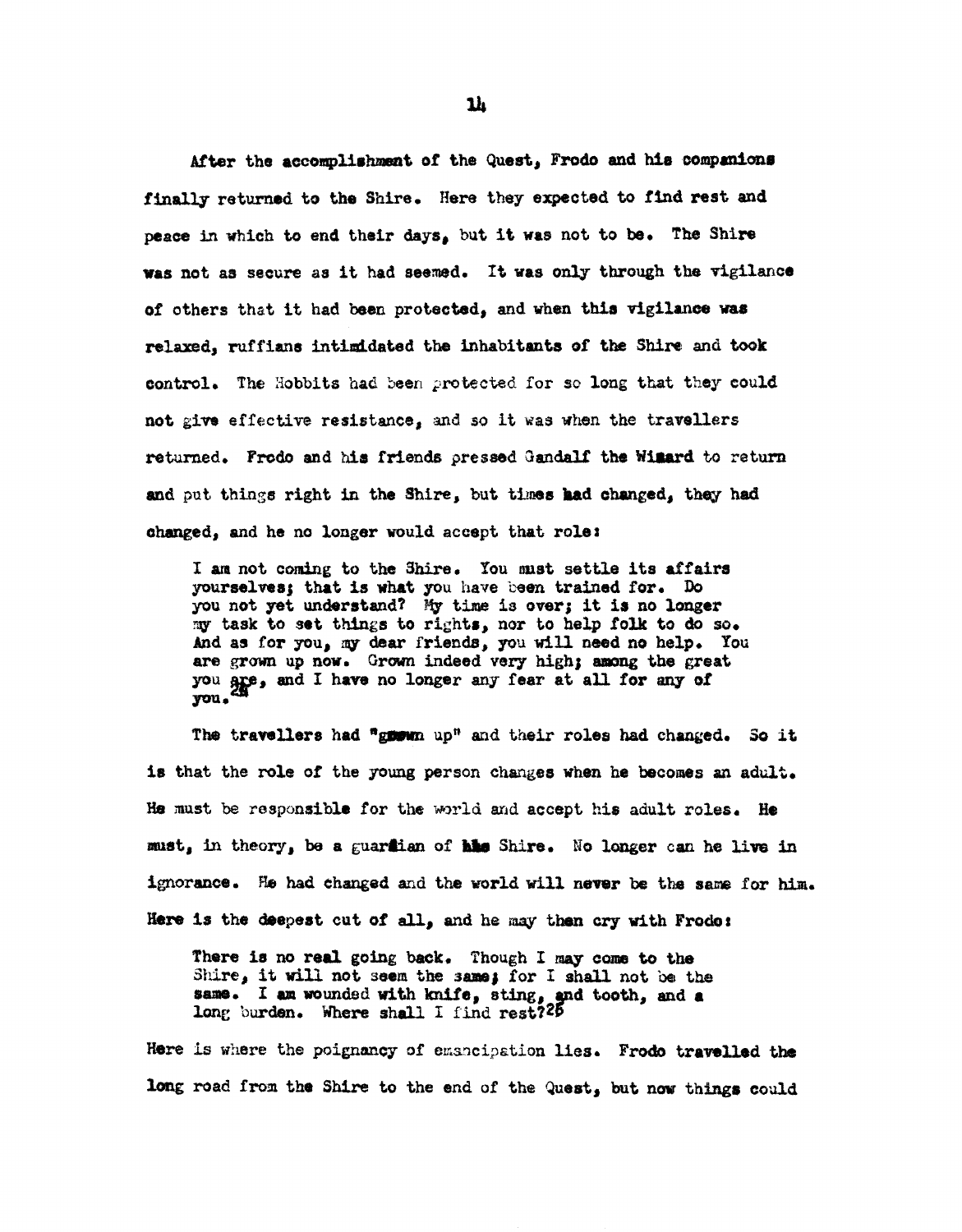not be the same again. For his companions it was different because they had not suffered the burden he had, although they had been through much. Their fortune was to lead the Shire again through a well-ordered existence. But, as Frodo explained to Sam before he eventually sailed over the Western Sea:

I tried to save the Shire, and it has been saved, but not for me. It must often be so, Sam, when things are in danger: someone has to give them up, lose them, so that others may keep them.

This then is where the ultimate appeal of the Tolkien volumes rests. For the creative young person, Frodo's Quest can represent the emancipation process; the journey into adulthood. But even as a person takes this journey, he ever longs for the security of the child's world--a security he, like Frodo, can never again enjoy. It is his lot to build a world for someone else. He can never again live in the childhood world.